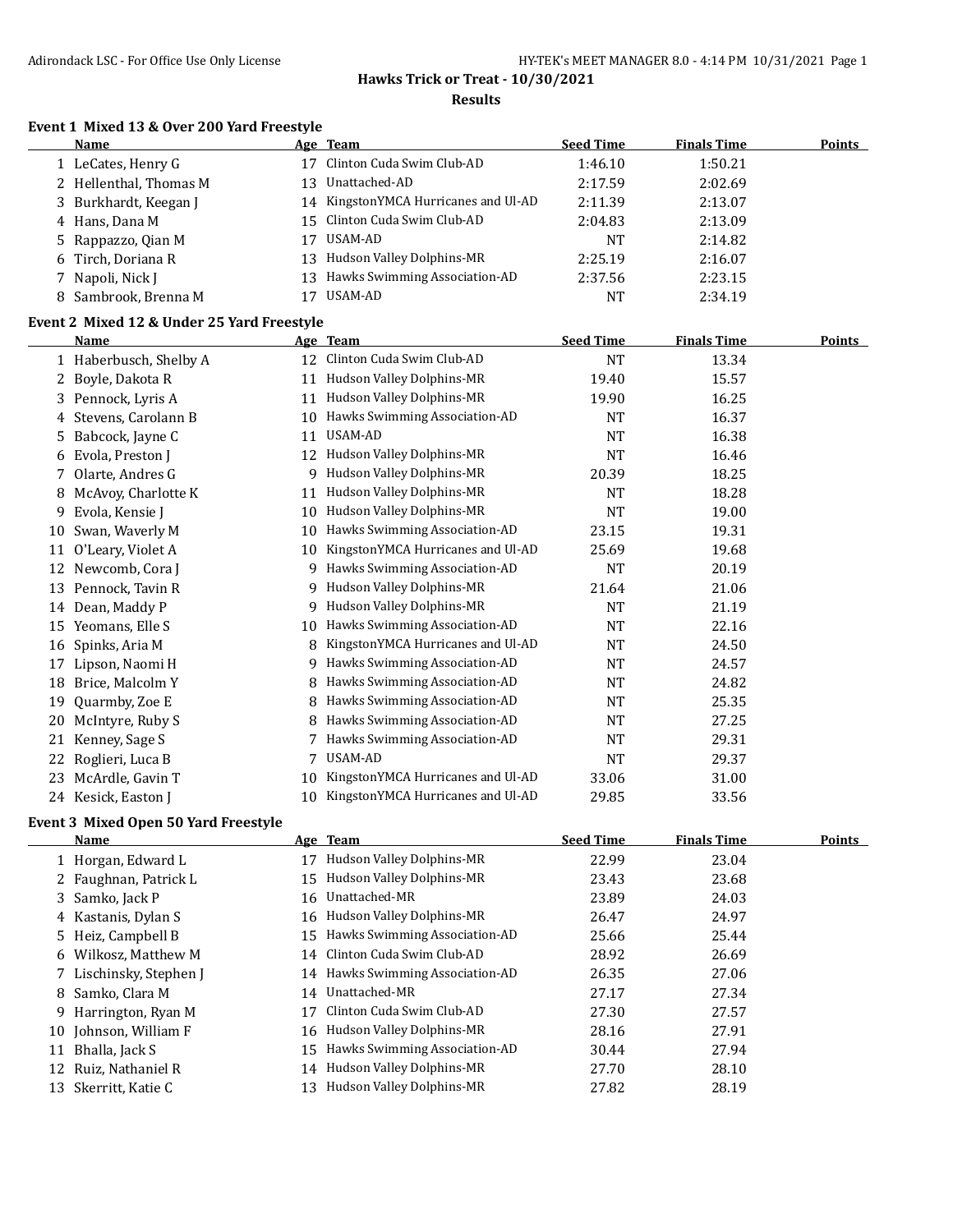## **(Event 3 Mixed Open 50 Yard Freestyle)**

|       | Name                   |    | Age Team                          | <b>Seed Time</b> | <b>Finals Time</b> | <b>Points</b> |
|-------|------------------------|----|-----------------------------------|------------------|--------------------|---------------|
|       | 14 Jabour, Rocco S     |    | 12 USAM-AD                        | 28.66            | 29.00              |               |
| 15    | Mowry, Kayden J        | 11 | USAM-AD                           | 29.84            | 29.07              |               |
|       | 16 Paradis, Cole A     | 15 | Clinton Cuda Swim Club-AD         | 30.29            | 29.16              |               |
| 17    | Pappace, Josh N        | 15 | Hawks Swimming Association-AD     | <b>NT</b>        | 29.34              |               |
| 18    | Olejarnik, Kenna N     | 15 | Clinton Cuda Swim Club-AD         | 28.41            | 29.69              |               |
| 19    | Lloyd, Nina            | 15 | Hudson Valley Dolphins-MR         | 28.16            | 29.84              |               |
| 20    | MacLeod, Angelina M    | 12 | USAM-AD                           | 29.37            | 29.87              |               |
| 21    | Deal, Grace A          | 12 | Clinton Cuda Swim Club-AD         | 32.36            | 30.25              |               |
| 22    | Blabac, Claire E       | 15 | Hudson Valley Dolphins-MR         | 31.91            | 30.35              |               |
| 23    | Gaffney, Chloe E       | 12 | Hawks Swimming Association-AD     | 34.32            | 31.03              |               |
| 24    | Dunbar, Georgia B      | 12 | USAM-AD                           | 37.18            | 31.31              |               |
| 25    | Dunbar, May R          |    | 12 USAM-AD                        | 33.52            | 31.35              |               |
| 26    | Wolk, Caison M         | 10 | USAM-AD                           | 31.31            | 31.66              |               |
| 27    | Jerome, Jude C         | 11 | USAM-AD                           | 29.46            | 31.82              |               |
| 28    | Cuff, Hayle A          | 16 | KingstonYMCA Hurricanes and Ul-AD | 30.48            | 31.94              |               |
| 29    | Ryan, Callie J         | 11 | USAM-AD                           | 35.59            | 32.19              |               |
| 30    | Unger-O'Shea, Nevaeh R | 13 | USAM-AD                           | 34.72            | 32.25              |               |
| 31    | Fontes-Janusz, Dela R  | 12 | Hawks Swimming Association-AD     | NT               | 32.34              |               |
| 32    | Olarte, Alejandro J    | 12 | Hudson Valley Dolphins-MR         | 36.31            | 32.47              |               |
| 33    | Gloak, Gemma M         |    | 11 USAM-AD                        | 31.52            | 32.66              |               |
|       | 34 Van Loan, Kay M     | 12 | KingstonYMCA Hurricanes and Ul-AD | 32.31            | 32.69              |               |
| 35    | McArdle, Grace B       | 13 | KingstonYMCA Hurricanes and Ul-AD | 33.77            | 32.97              |               |
| 36    | Bagnarol, Giuliana R   | 13 | Hudson Valley Dolphins-MR         | NT               | 33.38              |               |
| 37    | DiDonna, Marin E       | 12 | Hawks Swimming Association-AD     | <b>NT</b>        | 33.56              |               |
| 38    | Domitrovits, Emma S    |    | 12 Hawks Swimming Association-AD  | 34.37            | 33.69              |               |
| 39    | Mowry, Kyle G          |    | 11 USAM-AD                        | 35.55            | 34.07              |               |
| 40    | MacLeod, Addison M     |    | 10 USAM-AD                        | 33.86            | 34.18              |               |
| 41    | Forstell, Abby D       | 10 | Hawks Swimming Association-AD     | 34.96            | 34.56              |               |
| 42    | Boyle, Dakota R        | 11 | Hudson Valley Dolphins-MR         | 34.60            | 34.75              |               |
| 43    | Newcomb, Lucy G        | 12 | Hawks Swimming Association-AD     | <b>NT</b>        | 35.18              |               |
| 44    | Ziegler, Maggie S      | 12 | Hawks Swimming Association-AD     | 38.55            | 35.31              |               |
| 45    | Laurie, Makena G       | 10 | Hawks Swimming Association-AD     | <b>NT</b>        | 35.60              |               |
|       | 46 Ryan, Chloe M       |    | 11 USAM-AD                        | 35.93            | 35.62              |               |
| 47    | Babcock, Jayne C       |    | 11 USAM-AD                        | 39.75            | 35.79              |               |
| $*48$ | D'Amour, Violet A      |    | 10 Hawks Swimming Association-AD  | NT               | 35.97              |               |
| $*48$ | McIntyre, Mary J       |    | 12 Hawks Swimming Association-AD  | 37.72            | 35.97              |               |
|       | 50 Yevko, Mykola       | 9  | Hawks Swimming Association-AD     | 40.54            | 36.09              |               |
| 51    | Van Loan, Rory R       | 9  | KingstonYMCA Hurricanes and Ul-AD | 36.56            | 36.26              |               |
| 52    | Zeman, Sophia E        | 14 | Hudson Valley Dolphins-MR         | 36.54            | 36.63              |               |
| 53    | Zeman, Alison L        | 11 | Hudson Valley Dolphins-MR         | 38.64            | 36.75              |               |
| 54    | Evola, Preston J       | 12 | Hudson Valley Dolphins-MR         | 38.21            | 37.12              |               |
| 55    | Belfield, Elysia M     | 12 | Hawks Swimming Association-AD     | NT               | 37.35              |               |
| 56    | Fine, Una M            | 10 | Hawks Swimming Association-AD     | <b>NT</b>        | 37.68              |               |
| 57    | Gallo, Tess A          | 10 | KingstonYMCA Hurricanes and Ul-AD | 41.35            | 38.41              |               |
| 58    | Stevens, Mya C         | 11 | Hawks Swimming Association-AD     | <b>NT</b>        | 38.56              |               |
| 59    | Perry, Grace M         | 12 | Hawks Swimming Association-AD     | NT               | 39.31              |               |
| 60    | Swan, Willow P         | 11 | Hawks Swimming Association-AD     | 42.25            | 40.47              |               |
|       | 61 Belfield, Leah M    | 11 | Hawks Swimming Association-AD     | NT               | 40.72              |               |
| 62    | Sierra, Cesar          | 13 | Hudson Valley Dolphins-MR         | <b>NT</b>        | 42.50              |               |
| 63    | Czajkowski, Cameron J  | 11 | Hawks Swimming Association-AD     | 48.35            | 43.35              |               |
|       | 64 McAvoy, Charlotte K | 11 | Hudson Valley Dolphins-MR         | <b>NT</b>        | 43.65              |               |
|       | 65 Evola, Kensie J     |    | 10 Hudson Valley Dolphins-MR      | 37.59            | 44.00              |               |
|       |                        |    |                                   |                  |                    |               |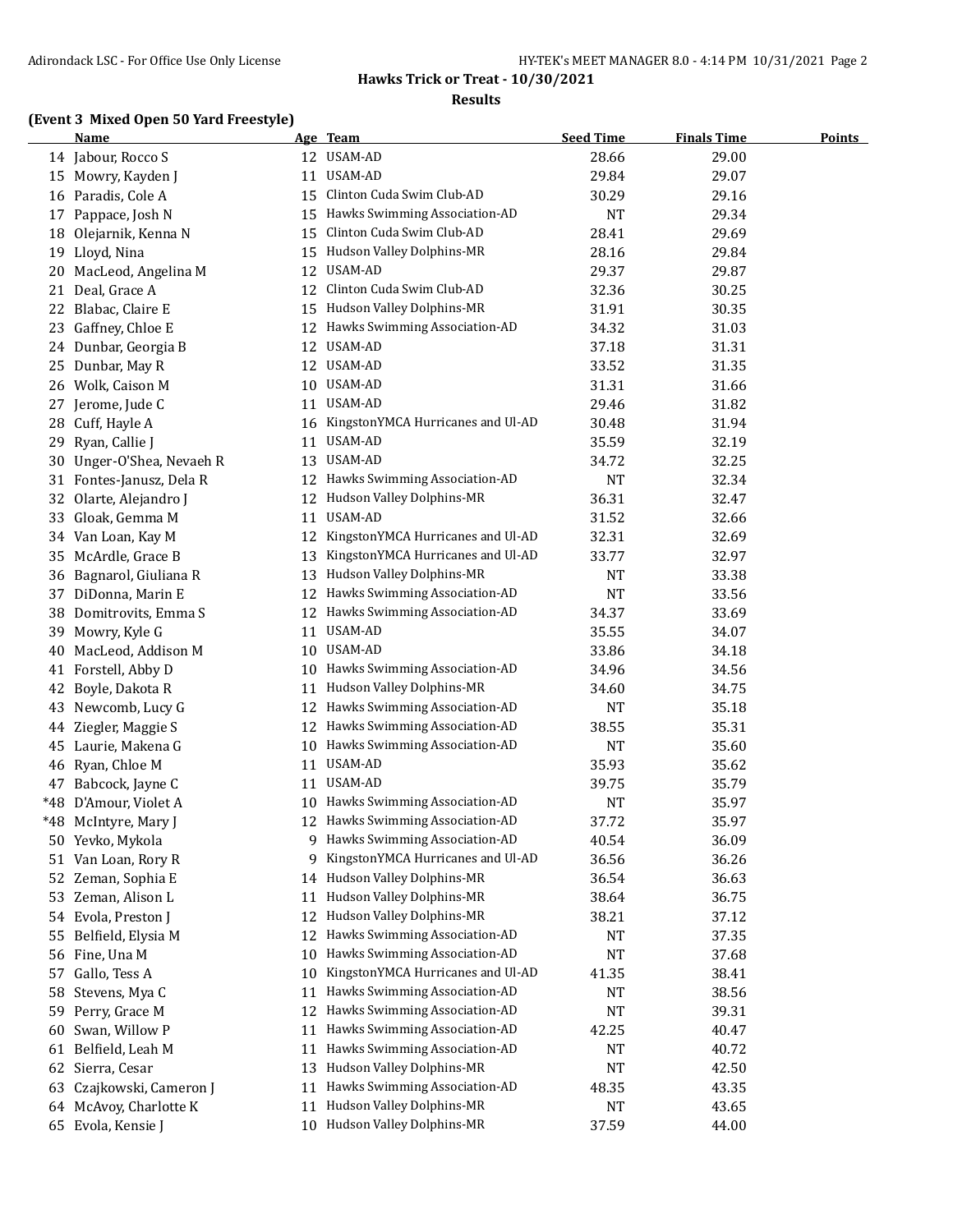## **(Event 3 Mixed Open 50 Yard Freestyle)**

|    | Name                  |     | Age Team                             | <b>Seed Time</b> | <b>Finals Time</b> | <b>Points</b> |
|----|-----------------------|-----|--------------------------------------|------------------|--------------------|---------------|
|    | 66 Prindle, Everett S |     | 10 KingstonYMCA Hurricanes and Ul-AD | 44.62            | 44.25              |               |
| 67 | Vining, Matthew J     |     | 12 Hawks Swimming Association-AD     | <b>NT</b>        | 45.10              |               |
|    | 68 Kiehle, Jack B     | Q   | USAM-AD                              | 47.31            | 45.90              |               |
|    | 69 O'Leary, Violet A  |     | 10 KingstonYMCA Hurricanes and Ul-AD | 43.18            | 47.40              |               |
|    | 70 Cronin, Julia M    |     | USAM-AD                              | NT               | 47.44              |               |
|    | 71 Reid, Camille S    |     | 9 Hawks Swimming Association-AD      | 53.05            | 47.66              |               |
|    | 72 McArdle, Gavin T   |     | 10 KingstonYMCA Hurricanes and Ul-AD | 1:09.51          | 1:05.26            |               |
|    | 73 Kesick, Easton J   | 10. | KingstonYMCA Hurricanes and Ul-AD    | 1:06.60          | 1:06.38            |               |

#### **Event 4 Mixed 13 & Over 100 Yard Freestyle**

|    | Name                 | <b>Age</b> | <b>Team</b>                       | <b>Seed Time</b> | <b>Finals Time</b> | Points |
|----|----------------------|------------|-----------------------------------|------------------|--------------------|--------|
|    | 1 Horgan, Edward L   | 17         | <b>Hudson Valley Dolphins-MR</b>  | 50.69            | 52.41              |        |
|    | Tirch, Patrick M     | 16         | Hudson Valley Dolphins-MR         | 51.91            | 52.47              |        |
| 3. | Hellenthal, Thomas M | 13         | Unattached-AD                     | 1:02.22          | 55.72              |        |
|    | Kastanis, Dylan S    | 16         | Hudson Valley Dolphins-MR         | 59.61            | 55.91              |        |
| 5. | Lester, Katie E      | 15         | Clinton Cuda Swim Club-AD         | 53.87            | 56.56              |        |
| 6  | Sasson, Ya'ir        | 14         | Unattached-AD                     | 1:07.05          | 58.50              |        |
|    | Wilkosz, Matthew M   | 14         | Clinton Cuda Swim Club-AD         | 1:02.12          | 58.97              |        |
| 8  | Wulfmeyer, Koby D    | 15         | Hawks Swimming Association-AD     | 1:01.00          | 59.53              |        |
| 9  | Burkhardt, Keegan J  | 14         | KingstonYMCA Hurricanes and Ul-AD | 59.09            | 1:00.06            |        |
| 10 | Kyaw, Thit-sar       | 14         | Hudson Valley Dolphins-MR         | 1:12.55          | 1:00.97            |        |
| 11 | Harrington, Ryan M   | 17         | Clinton Cuda Swim Club-AD         | 59.59            | 1:01.03            |        |
| 12 | Navarra, Erin C      | 15         | KingstonYMCA Hurricanes and Ul-AD | 1:07.51          | 1:02.87            |        |
| 13 | Johnson, William F   | 16         | Hudson Valley Dolphins-MR         | 1:04.77          | 1:03.19            |        |
| 14 | Hans, Dana M         | 15         | Clinton Cuda Swim Club-AD         | 58.09            | 1:03.75            |        |
| 15 | Bhalla, Jack S       | 15         | Hawks Swimming Association-AD     | 1:10.06          | 1:06.00            |        |
| 16 | Paradis, Cole A      | 15         | Clinton Cuda Swim Club-AD         | 1:09.20          | 1:06.06            |        |
| 17 | Napoli, Nick J       | 13         | Hawks Swimming Association-AD     | 1:06.81          | 1:06.07            |        |
| 18 | Lloyd, Nina          | 15         | Hudson Valley Dolphins-MR         | 1:04.90          | 1:08.57            |        |
| 19 | Blabac, Claire E     | 15         | Hudson Valley Dolphins-MR         | 1:14.03          | 1:13.95            |        |
| 20 | Vytykac, Ella S      | 13         | Hudson Valley Dolphins-MR         | 1:16.01          | 1:14.81            |        |
| 21 | Bagnarol, Giuliana R | 13         | <b>Hudson Valley Dolphins-MR</b>  | NT               | 1:19.07            |        |

#### **Event 5 Mixed 12 & Under 25 Yard Backstroke**

|    | Name                |    | Age Team                          | <b>Seed Time</b> | <b>Finals Time</b> | <b>Points</b> |
|----|---------------------|----|-----------------------------------|------------------|--------------------|---------------|
|    | McAvoy, Charlotte K | 11 | Hudson Valley Dolphins-MR         | <b>NT</b>        | 21.35              |               |
|    | 2 Perry, Grace M    | 12 | Hawks Swimming Association-AD     | NT               | 21.65              |               |
|    | 3 Olarte, Andres G  | 9. | Hudson Valley Dolphins-MR         | 25.63            | 22.40              |               |
|    | 4 Fine, Una M       | 10 | Hawks Swimming Association-AD     | 26.94            | 22.83              |               |
|    | 5 Swan, Waverly M   | 10 | Hawks Swimming Association-AD     | 29.19            | 23.47              |               |
| 6  | Newcomb, Cora J     | 9  | Hawks Swimming Association-AD     | <b>NT</b>        | 23.69              |               |
|    | Reid, Camille S     | 9  | Hawks Swimming Association-AD     | 25.34            | 24.15              |               |
| 8  | Yeomans, Elle S     | 10 | Hawks Swimming Association-AD     | NT               | 25.82              |               |
| 9  | Cronin, Julia M     |    | USAM-AD                           | 28.67            | 26.16              |               |
| 10 | Vining, Matthew J   | 12 | Hawks Swimming Association-AD     | <b>NT</b>        | 26.28              |               |
|    | 11 Pennock, Tavin R | 9  | Hudson Valley Dolphins-MR         | 29.74            | 27.03              |               |
| 12 | Kesick, Easton J    | 10 | KingstonYMCA Hurricanes and Ul-AD | <b>NT</b>        | 27.19              |               |
| 13 | Spinks, Aria M      | 8  | KingstonYMCA Hurricanes and Ul-AD | <b>NT</b>        | 27.54              |               |
| 14 | Dean, Maddy P       | 9  | Hudson Valley Dolphins-MR         | <b>NT</b>        | 28.15              |               |
| 15 | Kenney, Sage S      |    | 7 Hawks Swimming Association-AD   | <b>NT</b>        | 29.96              |               |
| 16 | Quarmby, Zoe E      | 8  | Hawks Swimming Association-AD     | <b>NT</b>        | 30.93              |               |
|    | 17 Lipson, Naomi H  | 9  | Hawks Swimming Association-AD     | NT               | 30.97              |               |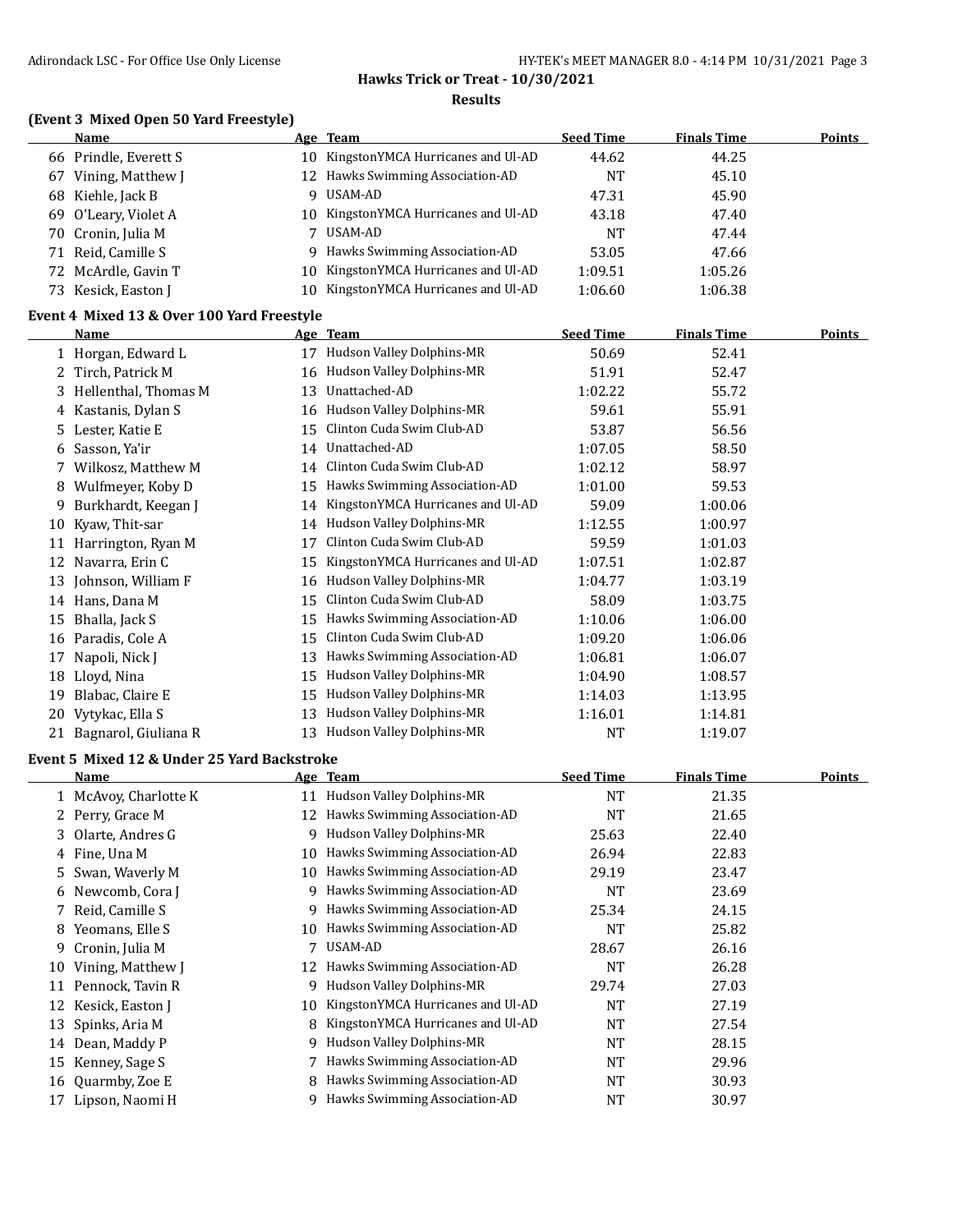#### **Hawks Trick or Treat - 10/30/2021**

**Results**

## **(Event 5 Mixed 12 & Under 25 Yard Backstroke)**

|    | Name                                        |                                            | Age Team                             | <b>Seed Time</b> | <b>Finals Time</b> | Points |  |  |  |
|----|---------------------------------------------|--------------------------------------------|--------------------------------------|------------------|--------------------|--------|--|--|--|
|    | 18 Roglieri, Luca B                         |                                            | USAM-AD                              | <b>NT</b>        | 32.50              |        |  |  |  |
| 19 | McIntyre, Ruby S                            | 8                                          | Hawks Swimming Association-AD        | NT               | 33.91              |        |  |  |  |
|    |                                             | Event 6 Mixed 13 & Over 100 Yard Butterfly |                                      |                  |                    |        |  |  |  |
|    | <b>Name</b>                                 |                                            | Age Team                             | <b>Seed Time</b> | <b>Finals Time</b> | Points |  |  |  |
|    | 1 LeCates, Henry G                          | 17                                         | Clinton Cuda Swim Club-AD            | 54.19            | 53.87              |        |  |  |  |
|    | 2 Samko, Jack P                             |                                            | 16 Unattached-MR                     | 58.05            | 58.43              |        |  |  |  |
|    | 3 Sasson, Ya'ir                             |                                            | 14 Unattached-AD                     | 1:06.92          | 1:03.97            |        |  |  |  |
|    | 4 Skerritt, Katie C                         |                                            | 13 Hudson Valley Dolphins-MR         | 1:25.17          | 1:10.47            |        |  |  |  |
|    | 5 Rappazzo, Qian M                          | 17                                         | USAM-AD                              | <b>NT</b>        | 1:11.97            |        |  |  |  |
|    | 6 Samko, Clara M                            |                                            | 14 Unattached-MR                     | NT               | 1:12.59            |        |  |  |  |
|    | 7 Ruiz, Nathaniel R                         |                                            | 14 Hudson Valley Dolphins-MR         | 1:27.25          | 1:14.33            |        |  |  |  |
| 8  | Bhalla, Jack S                              | 15                                         | Hawks Swimming Association-AD        | NT               | 1:16.32            |        |  |  |  |
| 9. | Paradis, Cole A                             | 15                                         | Clinton Cuda Swim Club-AD            | 1:18.38          | 1:17.03            |        |  |  |  |
| 10 | Cuff, Hayle A                               |                                            | 16 KingstonYMCA Hurricanes and Ul-AD | 1:25.09          | 1:21.16            |        |  |  |  |
|    | 11 McArdle, Grace B                         | 13                                         | KingstonYMCA Hurricanes and Ul-AD    | NT               | 1:31.62            |        |  |  |  |
|    | Event 7 Mixed 12 & Under 50 Yard Backstroke |                                            |                                      |                  |                    |        |  |  |  |

|    | Name                   |    | Age Team                          | <b>Seed Time</b> | <b>Finals Time</b> | <b>Points</b> |
|----|------------------------|----|-----------------------------------|------------------|--------------------|---------------|
|    | 1 Haberbusch, Shelby A |    | 12 Clinton Cuda Swim Club-AD      | 37.86            | 34.50              |               |
|    | 2 Jabour, Rocco S      |    | 12 USAM-AD                        | 34.42            | 34.97              |               |
| 3  | Deal, Grace A          | 12 | Clinton Cuda Swim Club-AD         | 37.67            | 36.03              |               |
|    | 4 Domitrovits, Emma S  |    | 12 Hawks Swimming Association-AD  | 34.90            | 36.12              |               |
| 5. | MacLeod, Angelina M    |    | 12 USAM-AD                        | 36.27            | 36.84              |               |
| 6  | Mowry, Kayden J        | 11 | USAM-AD                           | 44.47            | 37.03              |               |
| 7. | Gloak, Gemma M         | 11 | USAM-AD                           | 36.70            | 37.66              |               |
| *8 | Jerome, Jude C         | 11 | USAM-AD                           | 35.82            | 37.75              |               |
| *8 | Gaffney, Chloe E       |    | 12 Hawks Swimming Association-AD  | 37.93            | 37.75              |               |
| 10 | Ryan, Callie J         | 11 | <b>USAM-AD</b>                    | 43.31            | 38.00              |               |
| 11 | Dunbar, May R          |    | 12 USAM-AD                        | 45.18            | 38.87              |               |
| 12 | DiDonna, Marin E       |    | 12 Hawks Swimming Association-AD  | <b>NT</b>        | 39.09              |               |
| 13 | Olarte, Alejandro J    |    | 12 Hudson Valley Dolphins-MR      | 46.19            | 39.12              |               |
|    | 14 Wolk, Caison M      | 10 | USAM-AD                           | 38.67            | 39.44              |               |
| 15 | Dunbar, Georgia B      | 12 | USAM-AD                           | 41.13            | 40.16              |               |
| 16 | Van Loan, Kay M        | 12 | KingstonYMCA Hurricanes and Ul-AD | 39.03            | 40.53              |               |
|    | 17 Newcomb, Lucy G     | 12 | Hawks Swimming Association-AD     | <b>NT</b>        | 40.72              |               |
| 18 | Fontes-Janusz, Dela R  | 12 | Hawks Swimming Association-AD     | <b>NT</b>        | 40.82              |               |
| 19 | McIntyre, Mary J       |    | 12 Hawks Swimming Association-AD  | 43.66            | 41.35              |               |
| 20 | MacLeod, Addison M     |    | 10 USAM-AD                        | 41.38            | 43.23              |               |
| 21 | Forstell, Abby D       |    | 10 Hawks Swimming Association-AD  | 45.58            | 43.35              |               |
| 22 | Babcock, Jayne C       | 11 | USAM-AD                           | 43.22            | 43.72              |               |
| 23 | Ziegler, Maggie S      | 12 | Hawks Swimming Association-AD     | 45.94            | 44.09              |               |
| 24 | Zeman, Alison L        | 11 | Hudson Valley Dolphins-MR         | 48.82            | 45.03              |               |
|    | 25 Laurie, Makena G    | 10 | Hawks Swimming Association-AD     | <b>NT</b>        | 45.16              |               |
|    | 26 Stevens, Mya C      | 11 | Hawks Swimming Association-AD     | <b>NT</b>        | 45.31              |               |
| 27 | D'Amour, Violet A      | 10 | Hawks Swimming Association-AD     | <b>NT</b>        | 45.53              |               |
| 28 | Ryan, Chloe M          | 11 | USAM-AD                           | 45.91            | 46.16              |               |
|    | 29 Yevko, Mykola       | 9  | Hawks Swimming Association-AD     | 50.18            | 46.72              |               |
| 30 | Van Loan, Rory R       | 9  | KingstonYMCA Hurricanes and Ul-AD | 46.96            | 46.85              |               |
| 31 | Swan, Willow P         | 11 | Hawks Swimming Association-AD     | 49.96            | 49.19              |               |
| 32 | Mowry, Kyle G          | 11 | USAM-AD                           | 55.35            | 49.25              |               |
|    | 33 Belfield, Elysia M  |    | 12 Hawks Swimming Association-AD  | <b>NT</b>        | 49.64              |               |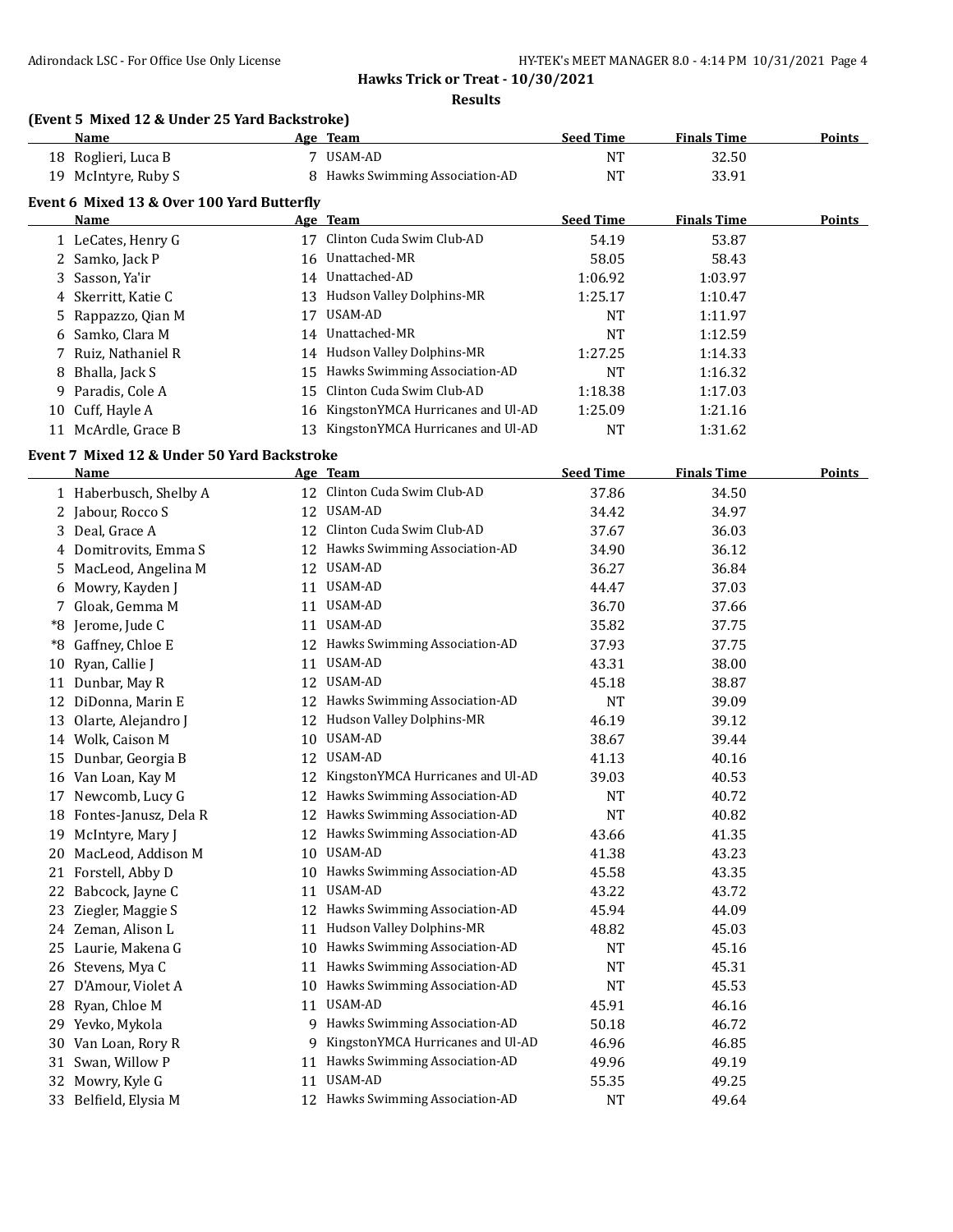| (Event 7 Mixed 12 & Under 50 Yard Backstroke) |    |                                      |                  |                    |               |
|-----------------------------------------------|----|--------------------------------------|------------------|--------------------|---------------|
| Name                                          |    | Age Team                             | <b>Seed Time</b> | <b>Finals Time</b> | <b>Points</b> |
| 34 Stevens, Carolann B                        |    | 10 Hawks Swimming Association-AD     | <b>NT</b>        | 50.81              |               |
| 35 Czajkowski, Cameron J                      |    | 11 Hawks Swimming Association-AD     | 58.03            | 55.61              |               |
| 36 Belfield, Leah M                           |    | 11 Hawks Swimming Association-AD     | <b>NT</b>        | 56.09              |               |
| 37 Gallo, Tess A                              |    | 10 KingstonYMCA Hurricanes and Ul-AD | 54.66            | 56.14              |               |
| 38 Prindle, Everett S                         | 10 | KingstonYMCA Hurricanes and Ul-AD    | 58.51            | 59.53              |               |
| 39 O'Leary, Violet A                          | 10 | KingstonYMCA Hurricanes and Ul-AD    | 56.06            | 1:00.31            |               |
| 40 Kiehle, Jack B                             |    | 9 USAM-AD                            | 1:00.97          | 1:00.41            |               |
| 41 Brice, Malcolm Y                           |    | 8 Hawks Swimming Association-AD      | NT               | 1:05.08            |               |
| --- Pennock, Lyris A                          |    | 11 Hudson Valley Dolphins-MR         | 49.67            | DQ                 |               |
| Event 8 Mixed 13 & Over 100 Yard Backstroke   |    |                                      |                  |                    |               |
| Name                                          |    | Age Team                             | <b>Seed Time</b> | <b>Finals Time</b> | <b>Points</b> |
| 1 LeCates, Henry G                            |    | 17 Clinton Cuda Swim Club-AD         | 56.94            | 56.44              |               |
| 2 Kassian, Andrew                             |    | 16 Hawks Swimming Association-AD     | 58.78            | 58.81              |               |
| 3 Faughnan, Patrick L                         |    | 15 Hudson Valley Dolphins-MR         | 59.08            | 1:00.03            |               |
| 4 Hellenthal, Thomas M                        |    | 13 Unattached-AD                     | 1:08.01          | 1:03.06            |               |
| 5 Lester, Katie E                             | 15 | Clinton Cuda Swim Club-AD            | 1:00.34          | 1:03.61            |               |
| 6 Lischinsky, Stephen J                       |    | 14 Hawks Swimming Association-AD     | 1:02.17          | 1:06.69            |               |
| 7 Hans, Dana M                                | 15 | Clinton Cuda Swim Club-AD            | 1:04.93          | 1:08.84            |               |
| 8 Harrington, Ryan M                          |    | 17 Clinton Cuda Swim Club-AD         | 1:10.55          | 1:10.51            |               |
| 9 Burkhardt, Keegan J                         |    | 14 KingstonYMCA Hurricanes and Ul-AD | 1:08.18          | 1:11.88            |               |
| 10 Rappazzo, Qian M                           |    | 17 USAM-AD                           | <b>NT</b>        | 1:12.03            |               |
| 11 Navarra, Erin C                            | 15 | KingstonYMCA Hurricanes and Ul-AD    | 1:22.19          | 1:12.97            |               |
| 12 Johnson, William F                         |    | 16 Hudson Valley Dolphins-MR         | 1:10.85          | 1:13.00            |               |
| *13 Kyaw, Thit-sar                            |    | 14 Hudson Valley Dolphins-MR         | 1:28.22          | 1:13.53            |               |
| *13 Wulfmeyer, Koby D                         |    | 15 Hawks Swimming Association-AD     | NT               | 1:13.53            |               |
| 15 Lloyd, Nina                                | 15 | Hudson Valley Dolphins-MR            | 1:18.25          | 1:19.53            |               |
| 16 Sambrook, Brenna M                         |    | 17 USAM-AD                           | 1:20.32          | 1:20.25            |               |
| 17 Unger-O'Shea, Nevaeh R                     |    | 13 USAM-AD                           | NT               | 1:24.25            |               |
| 18 Vytykac, Ella S                            |    | 13 Hudson Valley Dolphins-MR         | 1:27.78          | 1:27.20            |               |
| 19 Sierra, Cesar                              | 13 | Hudson Valley Dolphins-MR            | <b>NT</b>        | 2:08.13            |               |
| Event 9 Mixed 12 & Under 25 Yard Breaststroke |    |                                      |                  |                    |               |
| Name                                          |    | <u>Age Team</u>                      | <b>Seed Time</b> | <b>Finals Time</b> | <b>Points</b> |
| 1 Jabour, Rocco S                             |    | 12 USAM-AD                           | <b>NT</b>        | 17.31              |               |
| 2 MacLeod, Angelina M                         |    | 12 USAM-AD                           | 24.82            | 17.88              |               |
| 3 Haberbusch, Shelby A                        |    | 12 Clinton Cuda Swim Club-AD         | <b>NT</b>        | 18.03              |               |
| 4 Deal, Grace A                               |    | 12 Clinton Cuda Swim Club-AD         | 26.61            | 18.31              |               |
| 5 Ryan, Callie J                              |    | 11 USAM-AD                           | 22.86            | 18.75              |               |
| 6 Mowry, Kayden J                             |    | 11 USAM-AD                           | NT               | 19.05              |               |
| 7 Jerome, Jude C                              |    | 11 USAM-AD                           | 24.00            | 19.09              |               |
| 8 Dunbar, May R                               |    | 12 USAM-AD                           | 32.38            | 19.28              |               |

9 Gaffney, Chloe E 12 Hawks Swimming Association-AD NT 19.34 10 Mowry, Kyle G 11 USAM-AD NT 19.47 11 Boyle, Dakota R 11 Hudson Valley Dolphins-MR 23.95 19.63 12 Olarte, Alejandro J 12 Hudson Valley Dolphins-MR NT NT 19.68 13 Evola, Preston J 12 Hudson Valley Dolphins-MR NT 20.34 Wolk, Caison M 10 USAM-AD 33.91 20.53 Pennock, Lyris A 11 Hudson Valley Dolphins-MR 26.87 20.56 Domitrovits, Emma S 12 Hawks Swimming Association-AD 27.41 20.76 17 Dunbar, Georgia B 12 USAM-AD 30.41 21.16 Van Loan, Kay M 12 KingstonYMCA Hurricanes and Ul-AD NT 21.26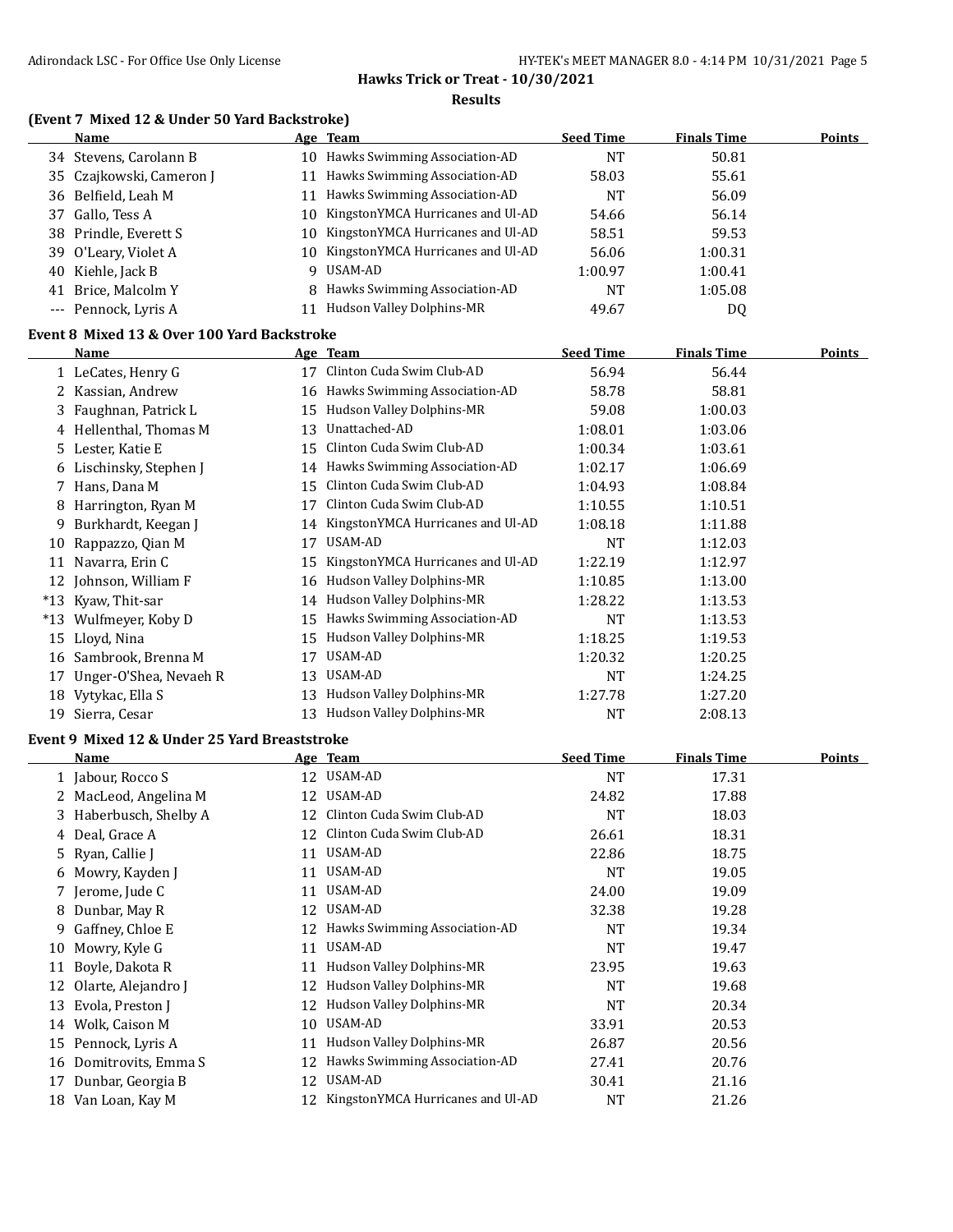# **Hawks Trick or Treat - 10/30/2021**

#### **Results**

#### **(Event 9 Mixed 12 & Under 25 Yard Breaststroke)**

|       | <u>Name</u>              | <u>Age</u> | <b>Team</b>                       | <b>Seed Time</b> | <b>Finals Time</b> | <b>Points</b> |
|-------|--------------------------|------------|-----------------------------------|------------------|--------------------|---------------|
|       | 19 Forstell, Abby D      |            | 10 Hawks Swimming Association-AD  | 26.92            | 21.27              |               |
| 20    | Ziegler, Maggie S        |            | 12 Hawks Swimming Association-AD  | NT               | 21.81              |               |
|       | 21 Fontes-Janusz, Dela R | 12         | Hawks Swimming Association-AD     | <b>NT</b>        | 21.95              |               |
| 22    | Swan, Willow P           |            | 11 Hawks Swimming Association-AD  | <b>NT</b>        | 21.98              |               |
| 23    | Van Loan, Rory R         | 9          | KingstonYMCA Hurricanes and Ul-AD | 25.36            | 22.10              |               |
| 24    | Laurie, Makena G         | 10         | Hawks Swimming Association-AD     | <b>NT</b>        | 22.59              |               |
| 25    | Ryan, Chloe M            | 11         | USAM-AD                           | 25.12            | 22.61              |               |
|       | 26 McIntyre, Mary J      | 12         | Hawks Swimming Association-AD     | <b>NT</b>        | 22.99              |               |
| 27    | Newcomb, Lucy G          | 12         | Hawks Swimming Association-AD     | <b>NT</b>        | 23.00              |               |
| 28    | Fine, Una M              | 10         | Hawks Swimming Association-AD     | <b>NT</b>        | 23.22              |               |
| 29    | Stevens, Mya C           | 11         | Hawks Swimming Association-AD     | <b>NT</b>        | 23.35              |               |
| 30    | Yevko, Mykola            | 9.         | Hawks Swimming Association-AD     | <b>NT</b>        | 23.40              |               |
| 31    | DiDonna, Marin E         |            | 12 Hawks Swimming Association-AD  | <b>NT</b>        | 23.44              |               |
|       | 32 Gloak, Gemma M        |            | 11 USAM-AD                        | <b>NT</b>        | 23.66              |               |
| 33    | D'Amour, Violet A        |            | 10 Hawks Swimming Association-AD  | <b>NT</b>        | 23.89              |               |
|       | 34 MacLeod, Addison M    | 10         | USAM-AD                           | 27.41            | 24.50              |               |
| 35    | Yeomans, Elle S          | 10         | Hawks Swimming Association-AD     | NT               | 25.93              |               |
| 36    | Olarte, Andres G         | 9          | Hudson Valley Dolphins-MR         | <b>NT</b>        | 25.94              |               |
| 37    | Stevens, Carolann B      | 10         | Hawks Swimming Association-AD     | <b>NT</b>        | 26.00              |               |
| 38    | Evola, Kensie J          | 10         | Hudson Valley Dolphins-MR         | <b>NT</b>        | 26.03              |               |
| 39    | Pennock, Tavin R         | 9          | Hudson Valley Dolphins-MR         | <b>NT</b>        | 26.19              |               |
| 40    | Perry, Grace M           | 12         | Hawks Swimming Association-AD     | <b>NT</b>        | 27.00              |               |
| 41    | Swan, Waverly M          | 10         | Hawks Swimming Association-AD     | <b>NT</b>        | 27.62              |               |
| 42    | Gallo, Tess A            | 10         | KingstonYMCA Hurricanes and Ul-AD | 36.01            | 28.19              |               |
| 43    | Reid, Camille S          | 9.         | Hawks Swimming Association-AD     | 36.34            | 29.72              |               |
| 44    | Cronin, Julia M          | 7          | USAM-AD                           | 32.11            | 30.31              |               |
| 45    | Lipson, Naomi H          |            | 9 Hawks Swimming Association-AD   | <b>NT</b>        | 30.94              |               |
| 46    | Dean, Maddy P            | 9.         | Hudson Valley Dolphins-MR         | <b>NT</b>        | 32.31              |               |
| 47    | Spinks, Aria M           | 8          | KingstonYMCA Hurricanes and Ul-AD | <b>NT</b>        | 34.70              |               |
| ---   | McArdle, Gavin T         | 10         | KingstonYMCA Hurricanes and Ul-AD | 38.75            | DQ                 |               |
| ---   | Kiehle, Jack B           |            | 9 USAM-AD                         | NT               | DQ                 |               |
| ---   | Brice, Malcolm Y         | 8          | Hawks Swimming Association-AD     | <b>NT</b>        | DQ                 |               |
| ---   | Newcomb, Cora J          |            | 9 Hawks Swimming Association-AD   | <b>NT</b>        | DQ                 |               |
| ---   | Prindle, Everett S       | 10         | KingstonYMCA Hurricanes and Ul-AD | <b>NT</b>        | DQ                 |               |
| $---$ | Quarmby, Zoe E           | 8          | Hawks Swimming Association-AD     | <b>NT</b>        | DQ                 |               |
| $---$ | McIntyre, Ruby S         | 8          | Hawks Swimming Association-AD     | <b>NT</b>        | DQ                 |               |
| ---   | Czajkowski, Cameron J    | 11         | Hawks Swimming Association-AD     | <b>NT</b>        | DQ                 |               |
|       | --- Vining, Matthew J    |            | 12 Hawks Swimming Association-AD  | <b>NT</b>        | DQ                 |               |
|       |                          |            |                                   |                  |                    |               |

#### **Event 10 Mixed 13 & Over 100 Yard Breaststroke**

|    | <b>Name</b>          |    | Age Team                             | <b>Seed Time</b> | <b>Finals Time</b> | Points |
|----|----------------------|----|--------------------------------------|------------------|--------------------|--------|
|    | 1 Horgan, Edward L   | 17 | Hudson Valley Dolphins-MR            | 1:04.01          | 1:05.62            |        |
|    | 2 Kastanis, Dylan S  |    | 16 Hudson Valley Dolphins-MR         | 1:12.42          | 1:08.65            |        |
|    | 3 Heiz, Campbell B   |    | 15 Hawks Swimming Association-AD     | 1:09.82          | 1:12.32            |        |
|    | 4 Tirch, Patrick M   |    | 16 Hudson Valley Dolphins-MR         | 1:10.99          | 1:12.75            |        |
|    | 5 Wilkosz, Matthew M |    | 14 Clinton Cuda Swim Club-AD         | 1:23.29          | 1:16.88            |        |
|    | 6 Olejarnik, Kenna N |    | 15 Clinton Cuda Swim Club-AD         | 1:16.56          | 1:22.71            |        |
|    | 7 Tirch, Doriana R   |    | 13 Hudson Valley Dolphins-MR         | 1:29.45          | 1:25.90            |        |
|    | 8 Ruiz, Nathaniel R  |    | 14 Hudson Valley Dolphins-MR         | 1:27.24          | 1:27.34            |        |
| -9 | Blabac, Claire E     |    | 15 Hudson Valley Dolphins-MR         | 1:36.61          | 1:30.16            |        |
|    | 10 Pappace, Josh N   |    | 15 Hawks Swimming Association-AD     | NT               | 1:30.85            |        |
|    | 11 Cuff, Hayle A     |    | 16 KingstonYMCA Hurricanes and Ul-AD | 1:27.86          | 1:33.50            |        |